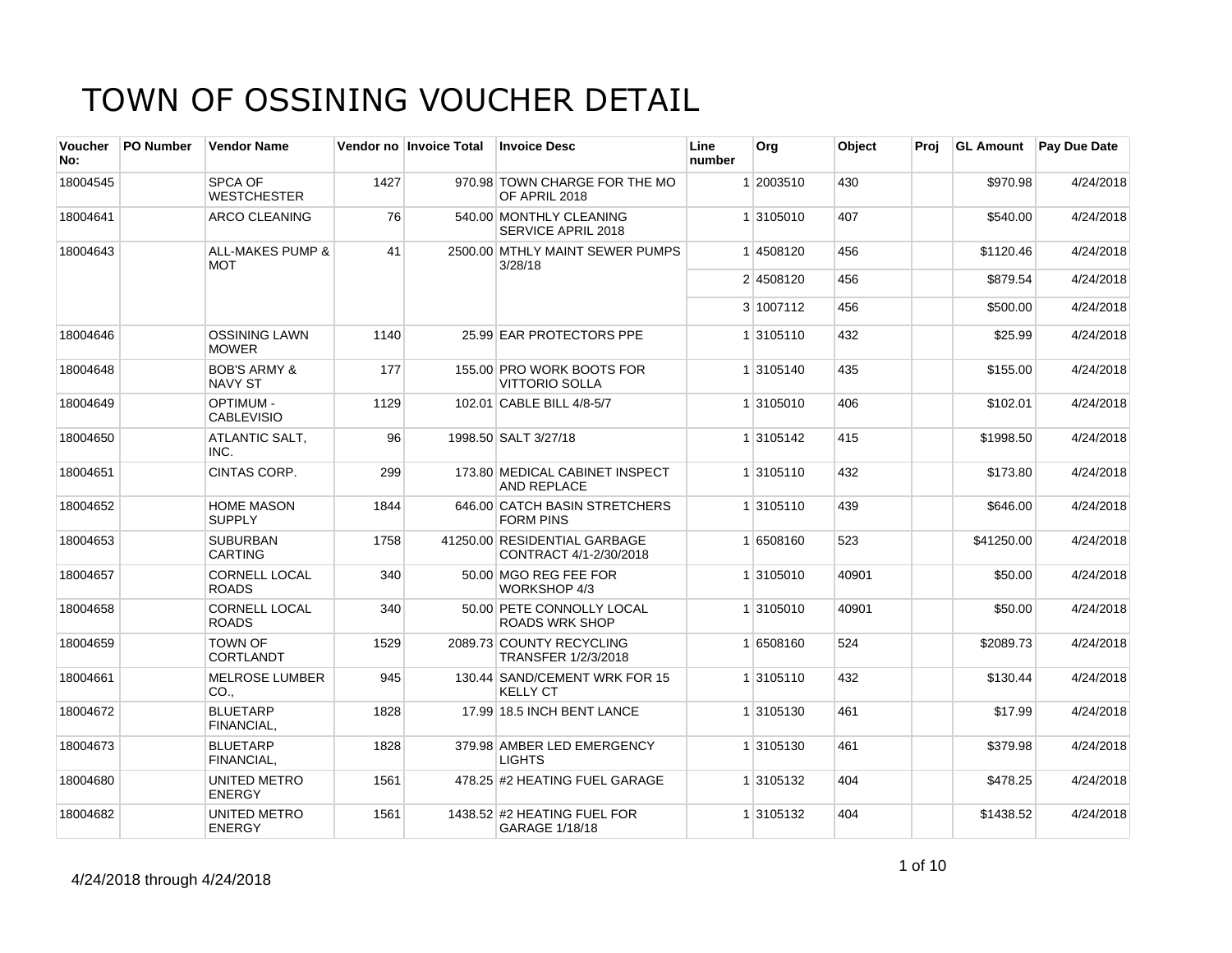| <b>Voucher</b><br>No: | PO Number | <b>Vendor Name</b>                    |      | Vendor no Invoice Total | <b>Invoice Desc</b>                                        | Line<br>number | Org       | Object | Proj |            | <b>GL Amount</b> Pay Due Date |
|-----------------------|-----------|---------------------------------------|------|-------------------------|------------------------------------------------------------|----------------|-----------|--------|------|------------|-------------------------------|
| 18004683              |           | UNITED METRO<br><b>ENERGY</b>         | 1561 |                         | 348.35 #2 HEATING FUEL FOR<br>GARAGE 3/1/18                |                | 1 3105132 | 404    |      | \$348.35   | 4/24/2018                     |
| 18004684              |           | UNITED METRO<br><b>ENERGY</b>         | 1561 |                         | 523.61 #2 HEATING FUEL FOR<br>GARAGE 3/8/18                |                | 1 3105132 | 404    |      | \$523.61   | 4/24/2018                     |
| 18004685              |           | STAPLES INC. &<br><b>SUBSI</b>        | 1439 |                         | 21.68 OFFICE SUPPLIES                                      |                | 1 3105010 | 406    |      | \$21.68    | 4/24/2018                     |
| 18004686              |           | STAPLES INC. &<br><b>SUBSI</b>        | 1439 |                         | 19.62 OFFICE PAPER TOWELS                                  |                | 1 3105010 | 406    |      | \$19.62    | 4/24/2018                     |
| 18004687              |           | STAPLES INC. &<br><b>SUBSI</b>        | 1439 |                         | 83.89 COPY PAPER OFFICE NEW<br><b>MAILBOX LETTER TRAYS</b> |                | 1 3105010 | 406    |      | \$83.89    | 4/24/2018                     |
| 18004688              |           | STAPLES INC. &<br><b>SUBSI</b>        | 1439 |                         | 31.19 OFFICE SUPPLIES                                      |                | 1 3105010 | 406    |      | \$31.19    | 4/24/2018                     |
| 18004689              |           | STAPLES INC. &<br><b>SUBSI</b>        | 1439 |                         | 5.82 OFFICE SUPPLIES POST IT<br><b>NOTE HOLDER</b>         |                | 1 3105010 | 406    |      | \$5.82     | 4/24/2018                     |
| 18004690              |           | <b>WESTCHESTER</b><br>TRACTOR,        | 1661 |                         | 257.57 FUEL CAP                                            |                | 1 3105130 | 461    |      | \$257.57   | 4/24/2018                     |
| 18004692              |           | <b>WESTCHESTER</b><br>TRACTOR,        | 1661 |                         | -145.93 FUEL CAP REFUND                                    |                | 1 3105130 | 461    |      | $-$145.93$ | 4/24/2018                     |
| 18004693              |           | <b>WESTCHESTER</b><br>TRACTOR,        | 1661 |                         | 335.85 RELIEF VALVES AND<br>PRESSURE VALVE                 |                | 1 3105130 | 461    |      | \$335.85   | 4/24/2018                     |
| 18004699              |           | <b>ADVANCE AUTO</b><br><b>PARTS</b>   | 2238 |                         | 31.92 SPARK PLUGS TRUCK #71                                |                | 1 3105130 | 461    |      | \$31.92    | 4/24/2018                     |
| 18004706              |           | RICOH AMERICA<br>CORP.                | 1287 |                         | 84.22 COPIER 5/1-5/31/2018                                 |                | 1 3105010 | 201    |      | \$84.22    | 4/24/2018                     |
| 18004708              |           | <b>ANTHONY L.</b><br><b>FIORITO I</b> | 69   |                         | 56.00 ITEM 4, 15 KELLY CT                                  |                | 1 3105110 | 43901  |      | \$56.00    | 4/24/2018                     |
| 18004780              |           | NY POWER<br><b>AUTHORITY</b>          | 1783 |                         | 10307.43 ELECTRICITY BILL, MARCH<br>2018                   |                | 1 1007112 | 403    |      | \$273.24   | 4/24/2018                     |
|                       |           |                                       |      |                         |                                                            |                | 2 1007110 | 403    |      | \$2479.09  | 4/24/2018                     |
|                       |           |                                       |      |                         |                                                            |                | 3 3208810 | 403    |      | \$164.12   | 4/24/2018                     |
|                       |           |                                       |      |                         |                                                            |                | 4 4508120 | 403    |      | \$2226.82  | 4/24/2018                     |
|                       |           |                                       |      |                         |                                                            |                | 5 3105132 | 403    |      | \$430.00   | 4/24/2018                     |
|                       |           |                                       |      |                         |                                                            |                | 6 3105010 | 403    |      | \$703.76   | 4/24/2018                     |
|                       |           |                                       |      |                         |                                                            |                | 7 6305182 | 403    |      | \$3829.14  | 4/24/2018                     |
|                       |           |                                       |      |                         |                                                            |                | 8 6305182 | 403    |      | \$201.26   | 4/24/2018                     |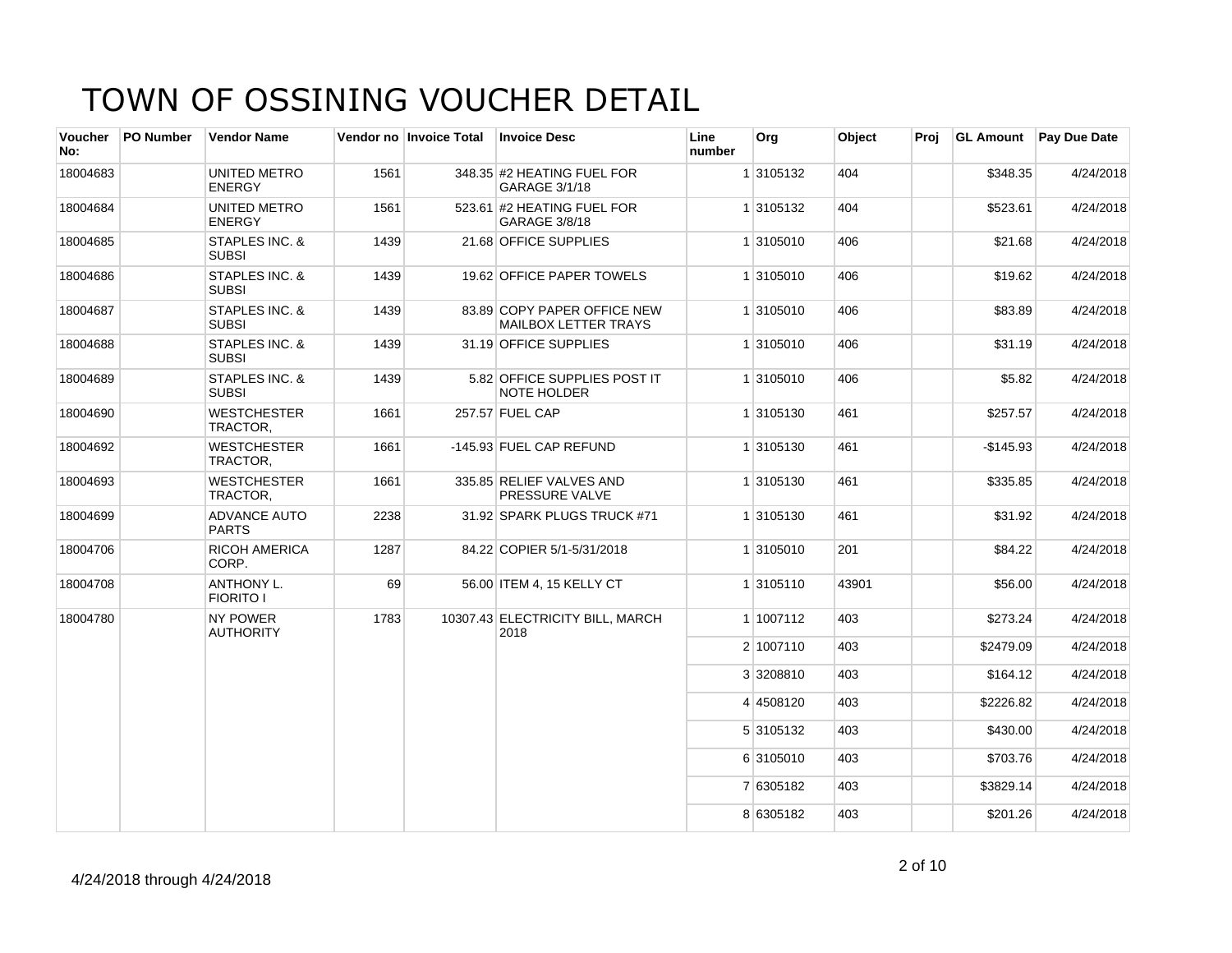| <b>Voucher</b><br>No: | <b>PO Number</b> | <b>Vendor Name</b>                    |      | Vendor no Invoice Total | <b>Invoice Desc</b>                                        | Line<br>number | Org       | Object | Proi |          | GL Amount Pay Due Date |
|-----------------------|------------------|---------------------------------------|------|-------------------------|------------------------------------------------------------|----------------|-----------|--------|------|----------|------------------------|
| 18004798              |                  | UNITED METRO<br><b>ENERGY</b>         | 1561 |                         | 527.15 #2 HEATING FUEL GARAGE                              |                | 1 3105132 | 404    |      | \$527.15 | 4/24/2018              |
| 18004799              |                  | <b>BEASLEY'S LOCK</b><br><b>SHOP</b>  | 144  |                         | 108.00 LOCKS KEY ALIKE, SEWER<br><b>LIFT STATIONS</b>      |                | 14508120  | 456    |      | \$108.00 | 4/24/2018              |
| 18004800              |                  | <b>MARSHALL ALARMS</b><br><b>SYST</b> | 1746 |                         | 359.55 PUMP STATION ALARMS 5/1-<br>5/31/2018               |                | 1 4508120 | 456    |      | \$159.80 | 4/24/2018              |
|                       |                  |                                       |      |                         |                                                            |                | 2 4508120 | 456    |      | \$119.85 | 4/24/2018              |
|                       |                  |                                       |      |                         |                                                            |                | 3 1007112 | 456    |      | \$79.90  | 4/24/2018              |
| 18004801              |                  | <b>LAWSON</b><br>PRODUCTS. INC        | 825  |                         | 909.54 NUTS BOLTS WASHERS<br><b>SCREWS STOCK</b>           |                | 1 3105130 | 461    |      | \$909.54 | 4/24/2018              |
| 18004805              |                  | HOME DEPOT<br><b>CREDIT SE</b>        | 671  |                         | 49.94 SPRAY TIPS                                           |                | 1 3105130 | 461    |      | \$49.94  | 4/24/2018              |
| 18004806              |                  | <b>DIG SAFELY NEW</b><br>YORK,        | 415  |                         | 82.00 DIG SAFELY LATE RESPONSE<br>FEES 7/30/2017           |                | 1 3105110 | 432    |      | \$82.00  | 4/24/2018              |
| 18004807              |                  | <b>DIG SAFELY NEW</b><br>YORK.        | 415  |                         | 4.00 LATE RESPONSE FEE                                     |                | 1 3105110 | 432    |      | \$4.00   | 4/24/2018              |
| 18004808              |                  | POGACT<br><b>EXCAVATING IN</b>        | 1223 |                         | 120.00 TOPSOIL FOR DALE<br><b>CEMETERY</b>                 |                | 1 3208810 | 432    |      | \$120.00 | 4/24/2018              |
| 18004809              |                  | <b>ARCO CLEANING</b>                  | 76   |                         | 115.00 CONTRACT CLEANING FOR<br>DALE CEMETERY, 4/1-4/30    |                | 1 3208810 | 406    |      | \$115.00 | 4/24/2018              |
| 18004810              |                  | <b>OSSINING LAWN</b><br><b>MOWER</b>  | 1140 |                         | 88.40 SUPPLIES FOR DALE<br><b>CEMETERY</b>                 |                | 1 3208810 | 432    |      | \$88.40  | 4/24/2018              |
| 18004811              |                  | <b>OSSINING</b><br><b>HARDWARE CO</b> | 1138 |                         | 76.48 SUPPLIES FOR DALE<br><b>CEMETERY</b>                 |                | 1 3208810 | 432    |      | \$76.48  | 4/24/2018              |
| 18004812              |                  | <b>OSSINING</b><br><b>HARDWARE CO</b> | 1138 |                         | 24.80 SUPPLIES FOR DALE<br><b>CEMETERY</b>                 |                | 1 3208810 | 432    |      | \$24.80  | 4/24/2018              |
| 18004813              |                  | <b>OSSINING</b><br><b>HARDWARE CO</b> | 1138 |                         | 43.16 SUPPLIES FOR DALE<br><b>CEMETERY</b>                 |                | 1 3208810 | 432    |      | \$43.16  | 4/24/2018              |
| 18004814              |                  | <b>OSSINING</b><br><b>HARDWARE CO</b> | 1138 |                         | 52.97 SUPPLIES FOR DALE<br><b>CEMETERY</b>                 |                | 1 3208810 | 432    |      | \$52.97  | 4/24/2018              |
| 18004815              |                  | <b>OSSINING</b><br><b>HARDWARE CO</b> | 1138 |                         | 25.11 SUPPLIES FOR DALE<br><b>CEMETERY</b>                 |                | 1 3208810 | 432    |      | \$25.11  | 4/24/2018              |
| 18004816              |                  | <b>DIG SAFELY NEW</b><br>YORK,        | 415  |                         | 2.41 INTEREST FOR NON<br>PAYMENT OF #17060681<br>#17090632 |                | 1 3105110 | 432    |      | \$2.41   | 4/24/2018              |
| 18004817              |                  | <b>CON EDISON</b><br><b>CORPORATE</b> | 319  |                         | 360.99 DALE CEMETERY GAS<br>CHARGES, 2/26 - 3/27           |                | 1 3208810 | 404    |      | \$360.99 | 4/24/2018              |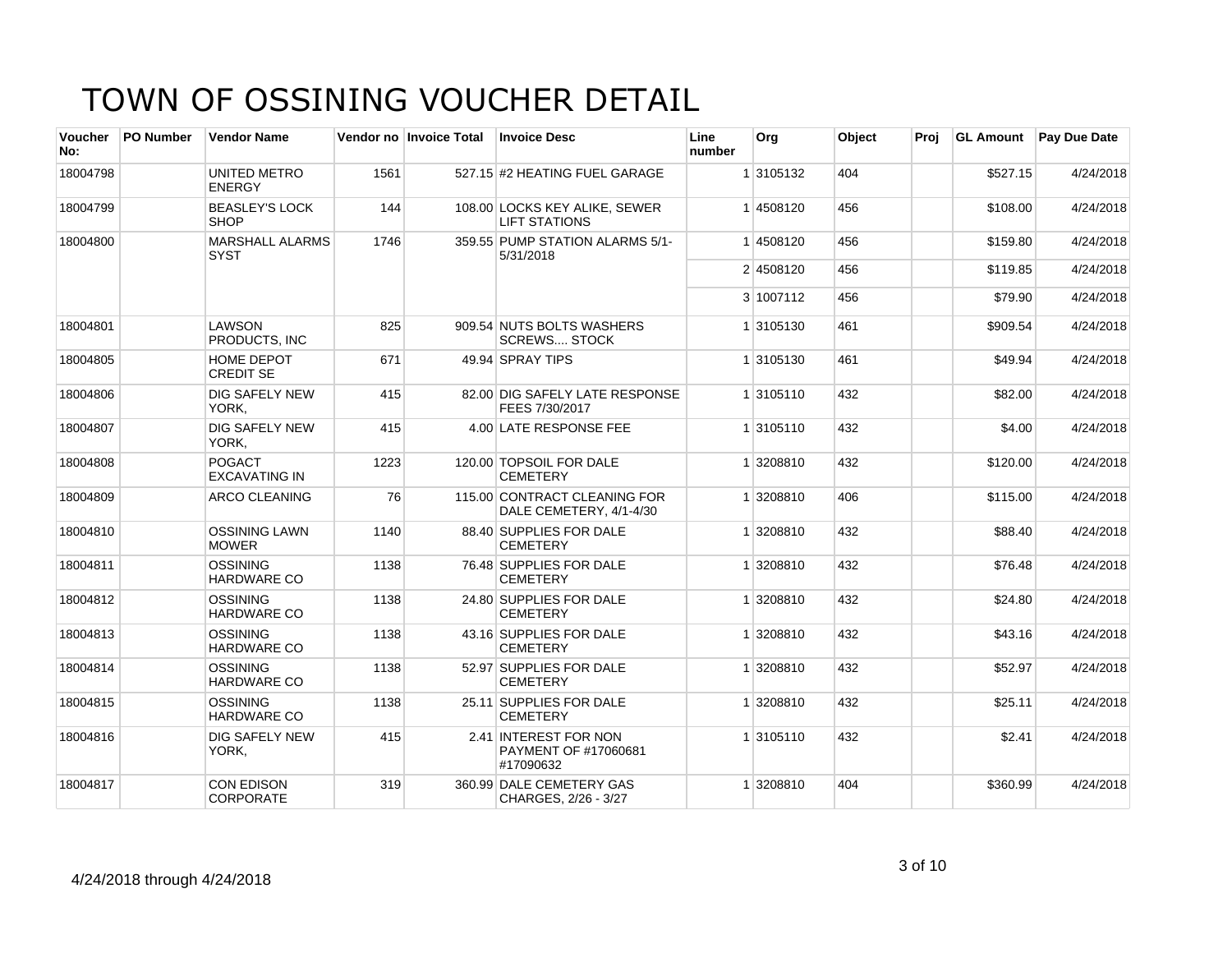| <b>Voucher</b><br>No: | <b>PO Number</b>  | <b>Vendor Name</b>                    |      | Vendor no Invoice Total | <b>Invoice Desc</b>                                                      | Line<br>number | Org       | Object | Proj |          | <b>GL Amount</b> Pay Due Date |
|-----------------------|-------------------|---------------------------------------|------|-------------------------|--------------------------------------------------------------------------|----------------|-----------|--------|------|----------|-------------------------------|
| 18004819              |                   | <b>POGACT</b><br><b>EXCAVATING IN</b> | 1223 |                         | 128.85 TOPSOIL FOR DALE<br><b>CEMETERY</b>                               |                | 1 3208810 | 432    |      | \$128.85 | 4/24/2018                     |
| 18004820              |                   | <b>AMERICAN</b><br><b>CEMETERY SU</b> | 52   |                         | 314.60 LOT MARKERS FOR DALE<br>CEMETERY GRAVE PLOTS                      |                | 1 3208810 | 432    |      | \$314.60 | 4/24/2018                     |
| 18004821              |                   | <b>BOBCAT OF NEW</b><br>YORK          | 176  |                         | 227.92 SUPPLIES FOR DALE<br><b>CEMETERY EQUIPMENT</b>                    |                | 1 3208810 | 432    |      | \$227.92 | 4/24/2018                     |
|                       | 18004822 20180034 | STEPHEN TILLY,<br><b>ARCHI</b>        | 1449 |                         | 137.50 DALE CEMETERY PROJECT<br>WORK, 3/1-3/31                           |                | 1 3708810 | 200    | 5207 | \$137.50 | 4/24/2018                     |
| 18004823              |                   | <b>MELROSE LUMBER</b><br>CO.,         | 945  |                         | 26.98 DOWNSPOUT FOR LARRY'S<br><b>HOUSE</b>                              |                | 1 1007110 | 485    |      | \$26.98  | 4/24/2018                     |
| 18004824              |                   | <b>MELROSE LUMBER</b><br>CO.          | 945  |                         | 16.77 PAINT FOR PARKS TRAILERS                                           |                | 1 1007110 | 485    |      | \$16.77  | 4/24/2018                     |
| 18004825              |                   | <b>MELROSE LUMBER</b><br>CO.,         | 945  |                         | 10.19 DUCT TAPE FOR PARKS DEPT                                           |                | 1 1007110 | 485    |      | \$10.19  | 4/24/2018                     |
| 18004826              |                   | <b>MELROSE LUMBER</b><br>CO.,         | 945  |                         | 3.49 WIRE CONNECTORS FOR<br><b>RYDER SHOP</b>                            |                | 1 1007110 | 485    |      | \$3.49   | 4/24/2018                     |
| 18004827              |                   | <b>MELROSE LUMBER</b><br>CO.,         | 945  |                         | 19.99 DRILL BIT FOR PARKS DEPT.                                          |                | 1 1007110 | 485    |      | \$19.99  | 4/24/2018                     |
| 18004828              |                   | <b>MELROSE LUMBER</b><br>CO.          | 945  |                         | 648.59 DOORS FOR ART CENTER<br><b>CLASSROMS</b>                          |                | 1 1007110 | 485    |      | \$648.59 | 4/24/2018                     |
| 18004829              |                   | <b>MELROSE LUMBER</b><br>CO.,         | 945  |                         | 45.98 DECK SCREWS FOR PARKS<br>DEPT.                                     |                | 1 1007110 | 485    |      | \$45.98  | 4/24/2018                     |
| 18004830              |                   | <b>MELROSE LUMBER</b><br>CO.,         | 945  |                         | 61.98 SUPPLIES FOR ART CENTER<br><b>DOORS &amp; TRIM</b>                 |                | 1 1007110 | 485    |      | \$61.98  | 4/24/2018                     |
| 18004832              |                   | SOLLA, VITTORIO                       | 2664 |                         | 89.94 WORK PANTS UNIFORM                                                 |                | 1 3105140 | 435    |      | \$89.94  | 4/24/2018                     |
| 18004833              |                   | SOLLA, VITTORIO                       | 2664 |                         | 29.98 WORK PANTS                                                         |                | 1 3105140 | 435    |      | \$29.98  | 4/24/2018                     |
| 18004834              |                   | PARACO GAS                            | 1164 |                         | 337.36 192.6 GAL @\$1.7516<br>PROPANE TO 42<br><b>MORNINGSIDE</b>        |                | 1 1007110 | 404    |      | \$337.36 | 4/24/2018                     |
| 18004835              |                   | PARACO GAS                            | 1164 |                         | 358.55 204.7 GAL @\$1.7516 TO 43<br><b>MORNINGSIDE</b>                   |                | 1 1007110 | 404    |      | \$358.55 | 4/24/2018                     |
| 18004836              |                   | PARACO GAS                            | 1164 |                         | 219.43 113.2 GAL @\$1.9384<br><b>PROPANE TO 42</b><br><b>MORNINGSIDE</b> |                | 1 1007110 | 404    |      | \$219.43 | 4/24/2018                     |
| 18004837              |                   | ALL-WELD<br>PRODUCTS, C               | 43   |                         | 30.00 ACCT #01285 RENTAL OF<br><b>RYDER SHOP TANKS</b>                   |                | 1 1007110 | 485    |      | \$30.00  | 4/24/2018                     |
| 18004838              |                   | ALL-WELD<br>PRODUCTS, C               | 43   |                         | 128.11 ACCT #01285 WELDING<br><b>MATERIALS</b>                           |                | 1 1007110 | 485    |      | \$128.11 | 4/24/2018                     |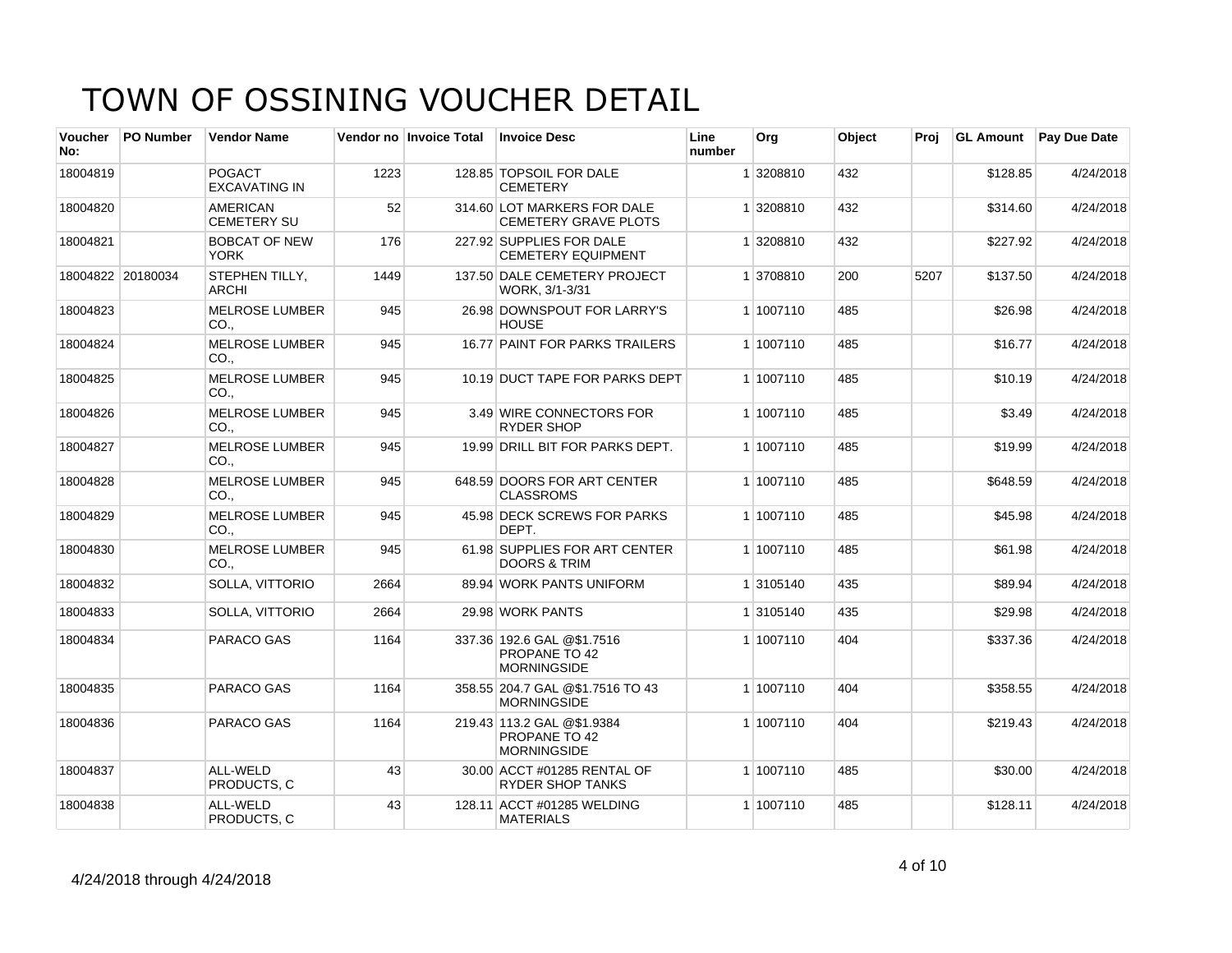| Voucher<br>No: | <b>PO Number</b> | <b>Vendor Name</b>                    |      | Vendor no Invoice Total | <b>Invoice Desc</b>                                                   | Line<br>number | Org       | Object | Proj | <b>GL Amount</b> | <b>Pay Due Date</b> |
|----------------|------------------|---------------------------------------|------|-------------------------|-----------------------------------------------------------------------|----------------|-----------|--------|------|------------------|---------------------|
| 18004839       |                  | ALL-WELD<br>PRODUCTS, C               | 43   |                         | 489.80 ACCT #01285 WELDING TANK<br><b>REFILLS &amp; GLOVES</b>        |                | 1 1007110 | 485    |      | \$489.80         | 4/24/2018           |
| 18004840       |                  | <b>OSSINING LAWN</b><br><b>MOWER</b>  | 1140 |                         | 939.00 NEW CHAINSAW --<br><b>SNOWSTORM</b>                            |                | 1 1007110 | 485    |      | \$939.00         | 4/24/2018           |
| 18004841       |                  | <b>OSSINING LAWN</b><br><b>MOWER</b>  | 1140 |                         | 274.50 SUPPLIES -- SNOWSTORM                                          |                | 1 1007110 | 485    |      | \$274.50         | 4/24/2018           |
| 18004842       |                  | <b>OSSINING LAWN</b><br><b>MOWER</b>  | 1140 |                         | 586.00 NEW SMALL CHAIN SAW -<br><b>SNOWSTORM</b>                      |                | 1 1007110 | 485    |      | \$586.00         | 4/24/2018           |
| 18004843       |                  | OSSINING<br><b>VOLUNTEER</b>          | 1149 |                         | 15120.00 REIMBURSEMENT FROM<br>CROTON, 4/1 - 4/30                     |                | 1 6604540 | 520    |      | \$15120.00       | 4/24/2018           |
| 18004844       |                  | <b>OSSINING</b><br><b>VOLUNTEER</b>   | 1149 |                         | 15624.00 REIMBURSEMENT FROM<br>CROTON, 5/1-5/31                       |                | 1 6604540 | 520    |      | \$15624.00       | 4/24/2018           |
| 18004845       |                  | <b>VERIZON</b>                        | 1599 |                         | 170.77 CLAC PHONE & INTERNET, 4/1<br>$-4/30$                          |                | 1 1007110 | 402    |      | \$170.77         | 4/24/2018           |
| 18004846       |                  | <b>OPTIMUM -</b><br><b>CABLEVISIO</b> | 1129 |                         | 40.48 RYDER PARK PHONE &<br><b>INTERNET, 4/8 - 5/7</b>                |                | 1 1007110 | 402    |      | \$40.48          | 4/24/2018           |
| 18004847       |                  | <b>DYKES</b>                          | 2071 |                         | 30.69 SUPPLIES FOR DOCKS                                              |                | 1 1007110 | 485    |      | \$30.69          | 4/24/2018           |
| 18004849       |                  | <b>DYKES</b>                          | 2071 |                         | 269.60 LUMBER FOR DOCKS                                               |                | 1 1007110 | 485    |      | \$269.60         | 4/24/2018           |
| 18004850       |                  | <b>NYS EMPLOYEES</b><br><b>HEALTH</b> | 1713 |                         | 124447.06 MAY 2018 MEDICAL BILL                                       |                | 1 1009060 | 800    |      | \$62556.04       | 4/24/2018           |
|                |                  |                                       |      |                         |                                                                       |                | 2 2009060 | 800    |      | \$21905.20       | 4/24/2018           |
|                |                  |                                       |      |                         |                                                                       |                | 3 3109060 | 800    |      | \$36617.02       | 4/24/2018           |
|                |                  |                                       |      |                         |                                                                       |                | 4 3109060 | 800    |      | \$3368.80        | 4/24/2018           |
| 18004851       |                  | ZACHACZ.<br><b>MADELINE</b>           | 1729 |                         | 119.20 REIMBURSEMENT-<br><b>BREAKFAST FOR 4/11</b><br><b>TRAINING</b> |                | 1 1001620 | 409    |      | \$119.20         | 4/24/2018           |
| 18004852       |                  | ZACHACZ,<br><b>MADELINE</b>           | 1729 |                         | 108.00 REIMBURSEMENT- EARTH<br>DAY NYSLA PERMITS (3)                  |                | 1 1001620 | 44601  |      | \$108.00         | 4/24/2018           |
| 18004853       |                  | <b>DE LAGE LANDEN</b>                 | 386  |                         | 380.00 COURT & SUPERVISORS<br>COPIERS, APRIL 2018                     |                | 1 1001110 | 407    |      | \$149.58         | 4/24/2018           |
|                |                  |                                       |      |                         |                                                                       |                | 2 1001620 | 407    |      | \$230.42         | 4/24/2018           |
| 18004854       |                  | <b>NUANCE</b><br><b>COMMUNICATION</b> | 2665 |                         | 767.82 DRAGON MINIBOX &<br><b>BLUETOOTH HEADSETS (3)</b>              |                | 1 3701110 | 200    | 5191 | \$767.82         | 4/24/2018           |
| 18004855       |                  | CONTE, MARIO                          | 2641 |                         | 53.95 CRIMINAL SUMMONS-<br>PEOPLE V. ASIA<br><b>ENTERPRISES LLC</b>   |                | 1 1001110 | 408    |      | \$53.95          | 4/24/2018           |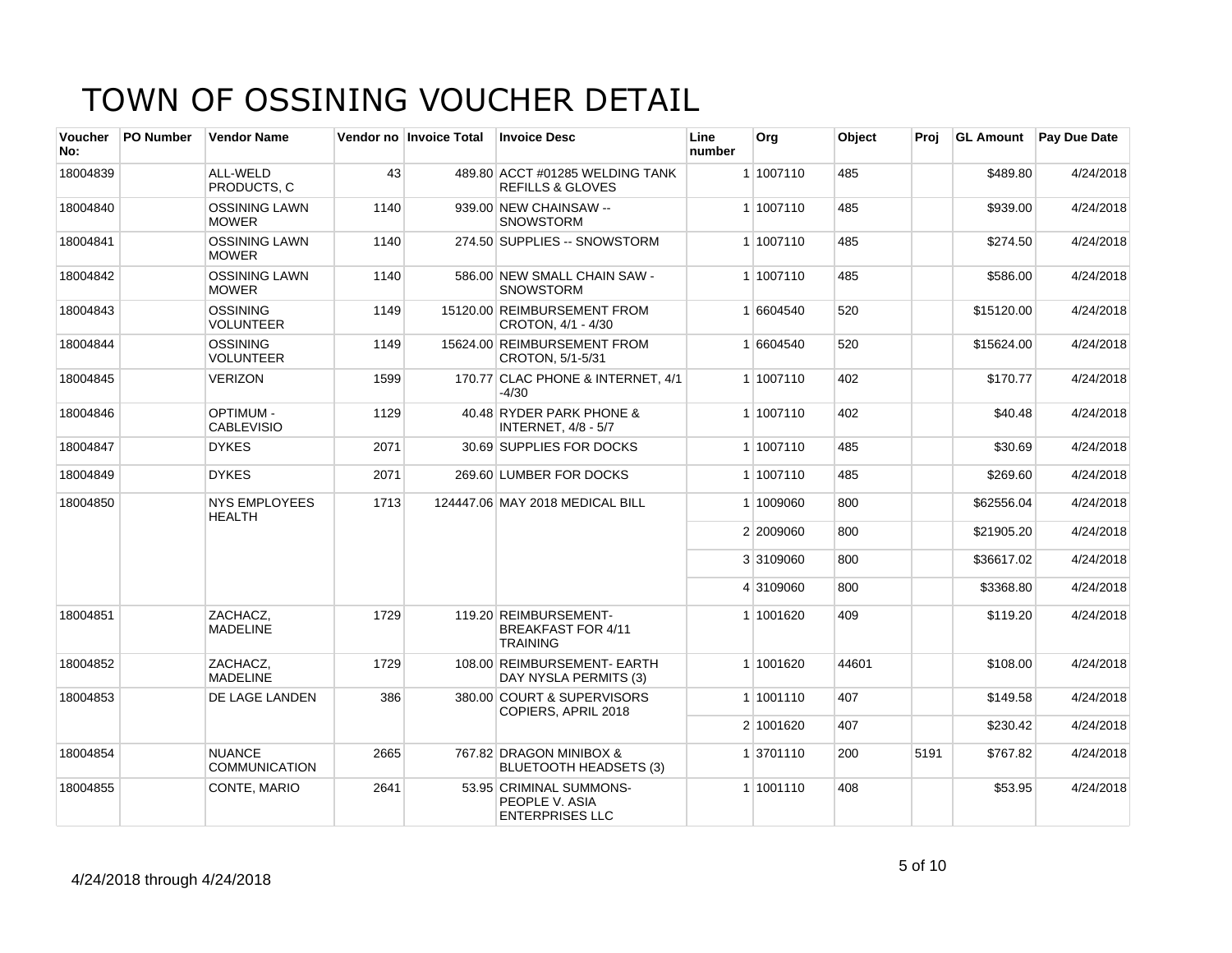| <b>Voucher</b><br>No: | <b>PO Number</b> | <b>Vendor Name</b>                    |      | Vendor no Invoice Total | <b>Invoice Desc</b>                                        | Line<br>number | Org       | Object | Proi | <b>GL Amount</b> | Pay Due Date |
|-----------------------|------------------|---------------------------------------|------|-------------------------|------------------------------------------------------------|----------------|-----------|--------|------|------------------|--------------|
| 18004856              |                  | <b>LANGUAGE LINE</b><br><b>SERVIC</b> | 1814 |                         | 43.50 LANGUAGE LINE SERVICES<br>FOR MACH 2018              |                | 1 1001110 | 453    |      | \$43.50          | 4/24/2018    |
| 18004857              |                  | <b>OPTIMUM -</b><br><b>CABLEVISIO</b> | 1129 |                         | 29.95 COURT INTERNET, 4/16-5/15                            |                | 1 1001110 | 453    |      | \$29.95          | 4/24/2018    |
| 18004858              |                  | ZHININ, JESSICA                       | 1727 |                         | 70.00 INTERPRETER SERVICES,<br>3.5HRS @ \$20/HR            |                | 1 1001110 | 453    |      | \$70.00          | 4/24/2018    |
| 18004859              |                  | STAPLES INC. &<br><b>SUBSI</b>        | 1439 |                         | 38.63 LABELS, CLEAR PROTECTIVE<br>SHEETS, POCKET FOLDERS   |                | 1 1001110 | 406    |      | \$38.63          | 4/24/2018    |
| 18004860              |                  | <b>COMPLUS DATA</b><br><b>INNOVAT</b> | 1815 |                         | 5765.08 COMPLUS COLLECTIONS FOR<br><b>MARCH 2018</b>       |                | 1 1001130 | 400    |      | \$5765.08        | 4/24/2018    |
| 18004861              |                  | <b>PATCHEN STENO</b><br><b>SERVIC</b> | 1174 |                         | 260.00 STENOGRAPHER SERVICES.<br>PEOPLE V. ARAUJO          |                | 1 1001110 | 453    |      | \$260.00         | 4/24/2018    |
| 18004862              |                  | <b>ARCO CLEANING</b>                  | 76   |                         | 500.00 COURTHOUSE CLEANING.<br><b>APRIL 2018</b>           |                | 1 1001110 | 407    |      | \$500.00         | 4/24/2018    |
| 18004863              |                  | PATCHEN STENO<br><b>SERVIC</b>        | 1174 |                         | 260.00 STENO SERVICES, PEOPLE V.<br>YUQUILEMA              |                | 1 1001110 | 453    |      | \$260.00         | 4/24/2018    |
| 18004864              |                  | <b>MOMMY'S TAXI</b>                   | 2279 |                         | 617.50 REIMBURSEMENT FOR TAXI<br>COUPONS, 130 @ \$4.75EACH |                | 1 1006772 | 429    |      | \$617.50         | 4/24/2018    |
| 18004865              |                  | <b>MIVILA FOODS</b>                   | 977  |                         | 420.25 FOOD WIN                                            |                | 1 1006773 | 423    |      | \$420.25         | 4/24/2018    |
| 18004866              |                  | <b>MIVILA FOODS</b>                   | 977  |                         | 325.90 FOOD WIN                                            |                | 1 1006773 | 423    |      | \$325.90         | 4/24/2018    |
| 18004867              |                  | <b>GM DIRECT</b><br><b>DISTRIBUTO</b> | 1795 |                         | 22.71 BREAD WIN                                            |                | 1 1006773 | 423    |      | \$22.71          | 4/24/2018    |
| 18004868              |                  | <b>GM DIRECT</b><br><b>DISTRIBUTO</b> | 1795 |                         | 33.95 BREAD WIN                                            |                | 1 1006773 | 423    |      | \$33.95          | 4/24/2018    |
| 18004869              |                  | <b>GM DIRECT</b><br><b>DISTRIBUTO</b> | 1795 |                         | 21.20 BREAD WIN                                            |                | 1 1006773 | 423    |      | \$21.20          | 4/24/2018    |
| 18004870              |                  | <b>GM DIRECT</b><br><b>DISTRIBUTO</b> | 1795 |                         | 24.98 BREAD WIN                                            |                | 1 1006773 | 423    |      | \$24.98          | 4/24/2018    |
| 18004871              |                  | <b>GM DIRECT</b><br><b>DISTRIBUTO</b> | 1795 |                         | 28.76 BREAD WIN                                            |                | 1 1006773 | 423    |      | \$28.76          | 4/24/2018    |
| 18004872              |                  | <b>STARTER FOOD</b><br>CORP. C        | 1441 |                         | 32.17 FOOD WIN                                             |                | 1 1006773 | 423    |      | \$32.17          | 4/24/2018    |
| 18004873              |                  | <b>STARTER FOOD</b><br>CORP. C        | 1441 |                         | 20.61 FOOD WIN                                             |                | 1 1006773 | 423    |      | \$20.61          | 4/24/2018    |
| 18004874              |                  | <b>STARTER FOOD</b><br>CORP. C        | 1441 |                         | 58.65 FOOD WIN                                             |                | 1 1006773 | 423    |      | \$58.65          | 4/24/2018    |
| 18004875              |                  | <b>STARTER FOOD</b><br>CORP. C        | 1441 |                         | 33.10 FOOD WIN                                             |                | 1 1006773 | 423    |      | \$33.10          | 4/24/2018    |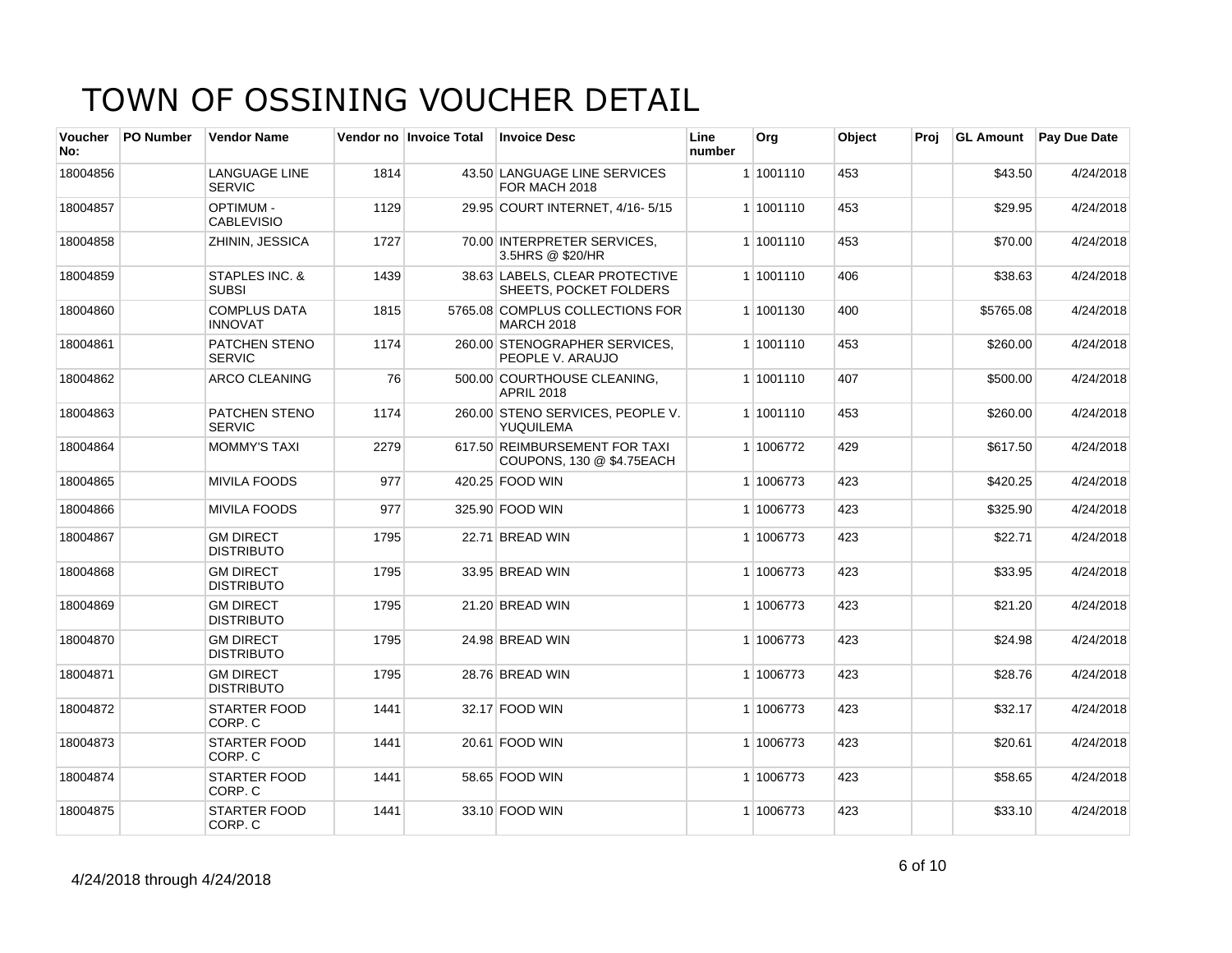| Voucher<br>No: | PO Number | <b>Vendor Name</b>                    |      | Vendor no Invoice Total | <b>Invoice Desc</b>                                                    | Line<br>number | Org       | Object | Proj |          | <b>GL Amount</b> Pay Due Date |
|----------------|-----------|---------------------------------------|------|-------------------------|------------------------------------------------------------------------|----------------|-----------|--------|------|----------|-------------------------------|
| 18004876       |           | STARTER FOOD<br>CORP. C               | 1441 |                         | 69.93 FOOD WIN                                                         |                | 1 1006773 | 423    |      | \$69.93  | 4/24/2018                     |
| 18004877       |           | STARTER FOOD<br>CORP. C               | 1441 |                         | 38.50 FOOD WIN                                                         |                | 1 1006773 | 423    |      | \$38.50  | 4/24/2018                     |
| 18004878       |           | <b>STARTER FOOD</b><br>CORP. C        | 1441 |                         | 38.09 FOOD WIN                                                         |                | 1 1006773 | 423    |      | \$38.09  | 4/24/2018                     |
| 18004879       |           | STARTER FOOD<br>CORP. C               | 1441 |                         | 40.54 FOOD WIN                                                         |                | 1 1006773 | 423    |      | \$40.54  | 4/24/2018                     |
| 18004880       |           | <b>STARTER FOOD</b><br>CORP. C        | 1441 |                         | 81.20 FOOD WIN                                                         |                | 1 1006773 | 423    |      | \$81.20  | 4/24/2018                     |
| 18004881       |           | <b>STARTER FOOD</b><br>CORP. C        | 1441 |                         | 13.46 FOOD WIN                                                         |                | 1 1006773 | 423    |      | \$13.46  | 4/24/2018                     |
| 18004882       |           | <b>STARTER FOOD</b><br>CORP. C        | 1441 |                         | 28.94 FOOD WIN                                                         |                | 1 1006773 | 423    |      | \$28.94  | 4/24/2018                     |
| 18004883       |           | STARTER FOOD<br>CORP. C               | 1441 |                         | 27.23 FOOD WIN                                                         |                | 1 1006773 | 423    |      | \$27.23  | 4/24/2018                     |
| 18004884       |           | <b>CORSI TIRE</b>                     | 344  |                         | 99.95 TIRE FOR CAR #7, MOUNT<br>AND BALANCE                            |                | 1 1006772 | 455    |      | \$99.95  | 4/24/2018                     |
| 18004886       |           | <b>SIMKINS</b>                        | 2143 |                         | 100.00 POSTED NOTICE OF 2018 T&C<br><b>TAX</b>                         |                | 1 1001420 | 400    |      | \$100.00 | 4/24/2018                     |
| 18004887       |           | <b>PITNEY BOWES</b><br><b>GLOBAL</b>  | 1213 |                         | 19.20 INK PAD REPLACEMENT KIT                                          |                | 1 1001110 | 405    |      | \$19.20  | 4/24/2018                     |
| 18004888       |           | <b>HAMILTON, JOHN</b>                 | 2642 |                         | 50.84 REIMBURSEMENT FOR<br><b>ELECTRIC CAR CHARGING</b><br>3/18        |                | 1 2003620 | 411    |      | \$50.84  | 4/24/2018                     |
| 18004889       |           | PITNEY BOWES<br><b>GLOBAL</b>         | 1213 |                         | 136.00 POSTAL MACHINE, 4/10/18-<br>7/9/2018                            |                | 1 2008020 | 405    |      | \$136.00 | 4/24/2018                     |
| 18004890       |           | PATCHEN STENO<br><b>SERVIC</b>        | 1174 |                         | 570.00 STENO FOR ZBA MEETING<br>3/5/18- THE BRIARCLIFF<br><b>MANOR</b> |                | 1 2008015 | 453    |      | \$570.00 | 4/24/2018                     |
| 18004891       |           | <b>CIT TECHNOLOGY</b><br><b>FINAN</b> | 301  |                         | 191.53 SHARP COPIER FOR<br><b>BUILDING DEPARTMENT</b>                  |                | 1 2003620 | 407    |      | \$191.53 | 4/24/2018                     |
| 18004892       |           | <b>ORTIZ WELDING</b><br>INC.          | 1133 |                         | 69.00 SUPPLIES FOR DOCKS                                               |                | 1 1007110 | 485    |      | \$69.00  | 4/24/2018                     |
| 18004894       |           | <b>EXPANDED SUPPLY</b><br><b>PROD</b> | 1759 |                         | 996.66 BOLLARDS FOR CHARGING<br><b>STATIONS</b>                        |                | 1 3707110 | 200    | 5203 | \$284.76 | 4/24/2018                     |
|                |           |                                       |      |                         |                                                                        |                | 2 3707110 | 200    | 5206 | \$427.14 | 4/24/2018                     |
|                |           |                                       |      |                         |                                                                        |                | 3 3707110 | 200    | 5204 | \$284.76 | 4/24/2018                     |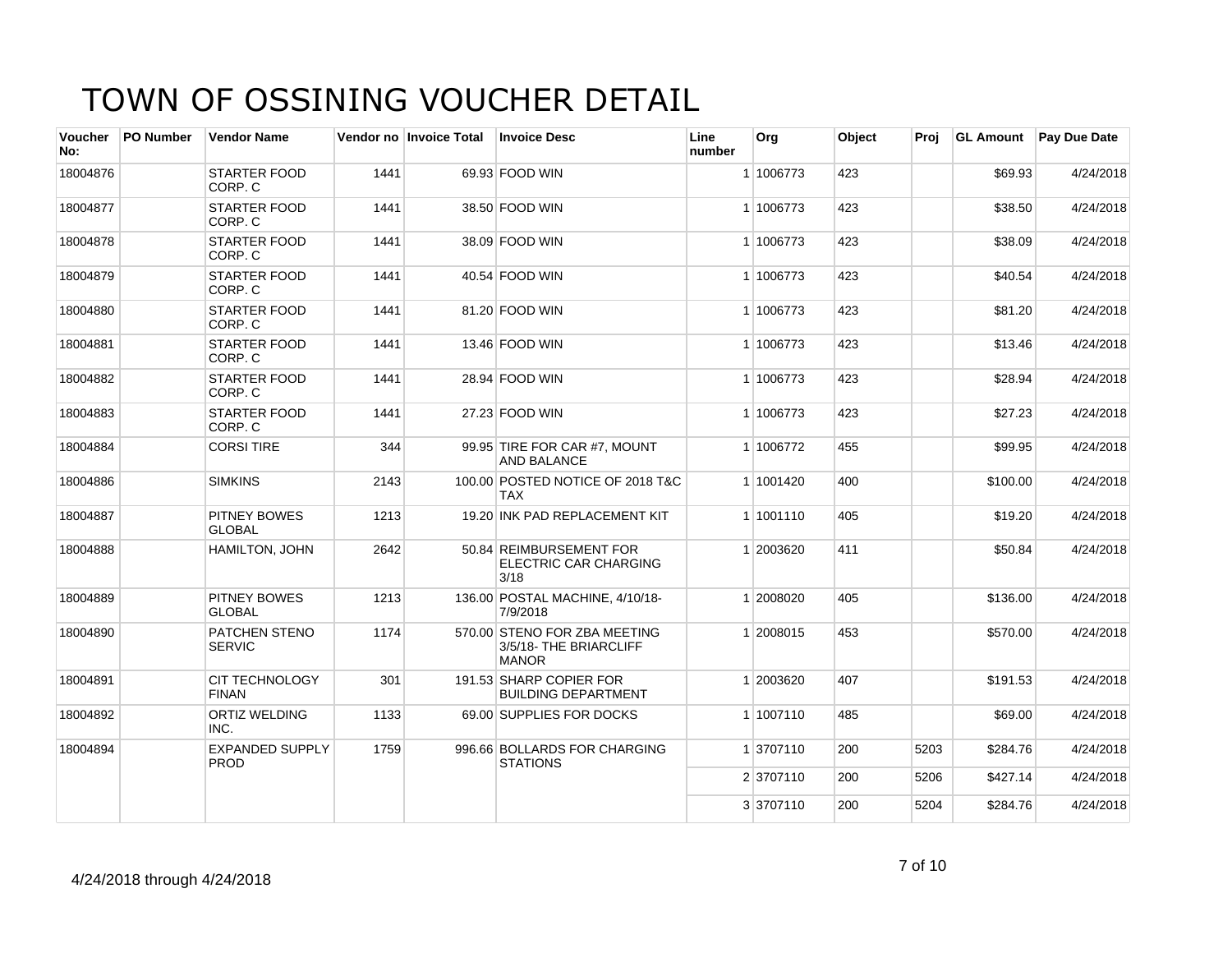| Voucher<br>No:    | <b>PO Number</b>  | <b>Vendor Name</b>                    |      | Vendor no Invoice Total | <b>Invoice Desc</b>                                             | Line<br>number | Org       | Object | Proi | <b>GL Amount</b> | <b>Pay Due Date</b> |
|-------------------|-------------------|---------------------------------------|------|-------------------------|-----------------------------------------------------------------|----------------|-----------|--------|------|------------------|---------------------|
| 18004895          |                   | GRAINGER, INC.                        | 600  |                         | 19.94 TIE DOWN RATCHET STRAPS<br>FOR PARKS DEPT.                |                | 1 1007110 | 485    |      | \$19.94          | 4/24/2018           |
| 18004896          |                   | GRAINGER, INC.                        | 600  |                         | 414.46 TOOL BOX FOR FIELD<br><b>MAINTENANCE TRAILER</b>         |                | 1 1007110 | 485    |      | \$414.46         | 4/24/2018           |
| 18004897          |                   | <b>POGACT</b><br><b>EXCAVATING IN</b> | 1223 |                         | 160.00 TOPSOIL FOR PARKS DEPT.                                  |                | 1 1007110 | 485    |      | \$160.00         | 4/24/2018           |
| 18004898 20180020 |                   | TECHNIDOCK, INC.                      | 2615 |                         | 8550.30 FLOATS AND RAMP FOR<br><b>ENGEL PARK DOCK</b>           |                | 1 1007110 | 485    |      | \$8550.30        | 4/24/2018           |
| 18004899          |                   | VELARDO, MARIO                        | 1595 |                         | 8.25 REIMBURSEMENT FOR TOLL<br><b>PAYMENT</b>                   |                | 1 1007110 | 411    |      | \$8.25           | 4/24/2018           |
| 18004900          |                   | <b>VILLAGE OF</b><br><b>OSSINING</b>  | 1607 |                         | 271.63 RYDER PARK WATER<br>CHARGES, 12/7 - 3/14                 |                | 1 1007110 | 483    |      | \$271.63         | 4/24/2018           |
|                   | 18004901 20180009 | SAVATREE, LLC.                        | 2490 |                         | 14000.00 TREE INVENTORY - NYSDEC<br><b>URBAN FORESTRY GRANT</b> |                | 1 1007110 | 446    |      | \$3500.00        | 4/24/2018           |
|                   |                   |                                       |      |                         |                                                                 |                | 2 2001989 | 446    |      | \$10500.00       | 4/24/2018           |
| 18004902          |                   | <b>ELAN PUBLISHING</b><br><b>COMP</b> | 463  |                         | 165.59 SOFTBALL BOOKS &<br><b>SHIPPING</b>                      |                | 1 1007310 | 400    |      | \$165.59         | 4/24/2018           |
| 18004903          |                   | CAFARELLI.<br><b>VICTORIA</b>         | 2032 |                         | 20.00 REIMBURSMENT FOR TITLE<br>FOR 2003 FORD EXPLORER          |                | 1 1007110 | 485    |      | \$20.00          | 4/24/2018           |
| 18004944          |                   | W.B. MASON<br><b>COMPANY I</b>        | 1615 |                         | 25.98 COFFEE FOR MEETINGS                                       |                | 1 1001620 | 409    |      | \$25.98          | 4/24/2018           |
| 18004949          |                   | <b>NYS MUNICIPAL</b><br><b>WORKER</b> | 1934 |                         | 36326.25 2ND QUARTER WORKERS<br><b>COMP PREMIUM</b>             |                | 1 1009040 | 800    |      | \$3632.63        | 4/24/2018           |
|                   |                   |                                       |      |                         |                                                                 |                | 2 2009040 | 800    |      | \$1816.31        | 4/24/2018           |
|                   |                   |                                       |      |                         |                                                                 |                | 3 3109040 | 800    |      | \$27244.69       | 4/24/2018           |
|                   |                   |                                       |      |                         |                                                                 |                | 4 3209040 | 800    |      | \$3632.62        | 4/24/2018           |
| 18004950          |                   | <b>SILVERBERG</b><br>ZALANTIS,        | 1404 |                         | 486.00 REVIEW SUNSHINE<br><b>DOCUMENTS</b>                      |                | 1 1001420 | 458    |      | \$243.00         | 4/24/2018           |
|                   |                   |                                       |      |                         |                                                                 |                | 2 2001420 | 458    |      | \$243.00         | 4/24/2018           |
| 18004953          |                   | <b>SILVERBERG</b><br>ZALANTIS.        | 1404 |                         | 837.00 DIXON COURT CASE                                         |                | 1 1001420 | 458    |      | \$837.00         | 4/24/2018           |
| 18004955          |                   | <b>CORPORATE PLAN</b>                 | 1836 |                         | 2018.75 ACA REPORTING, 1/1/2018-<br>3/31/2018                   |                | 1 1001420 | 425    |      | \$1312.19        | 4/24/2018           |
|                   |                   |                                       |      |                         |                                                                 |                | 2 2001420 | 425    |      | \$100.94         | 4/24/2018           |
|                   |                   |                                       |      |                         |                                                                 |                | 3 3105010 | 425    |      | \$605.62         | 4/24/2018           |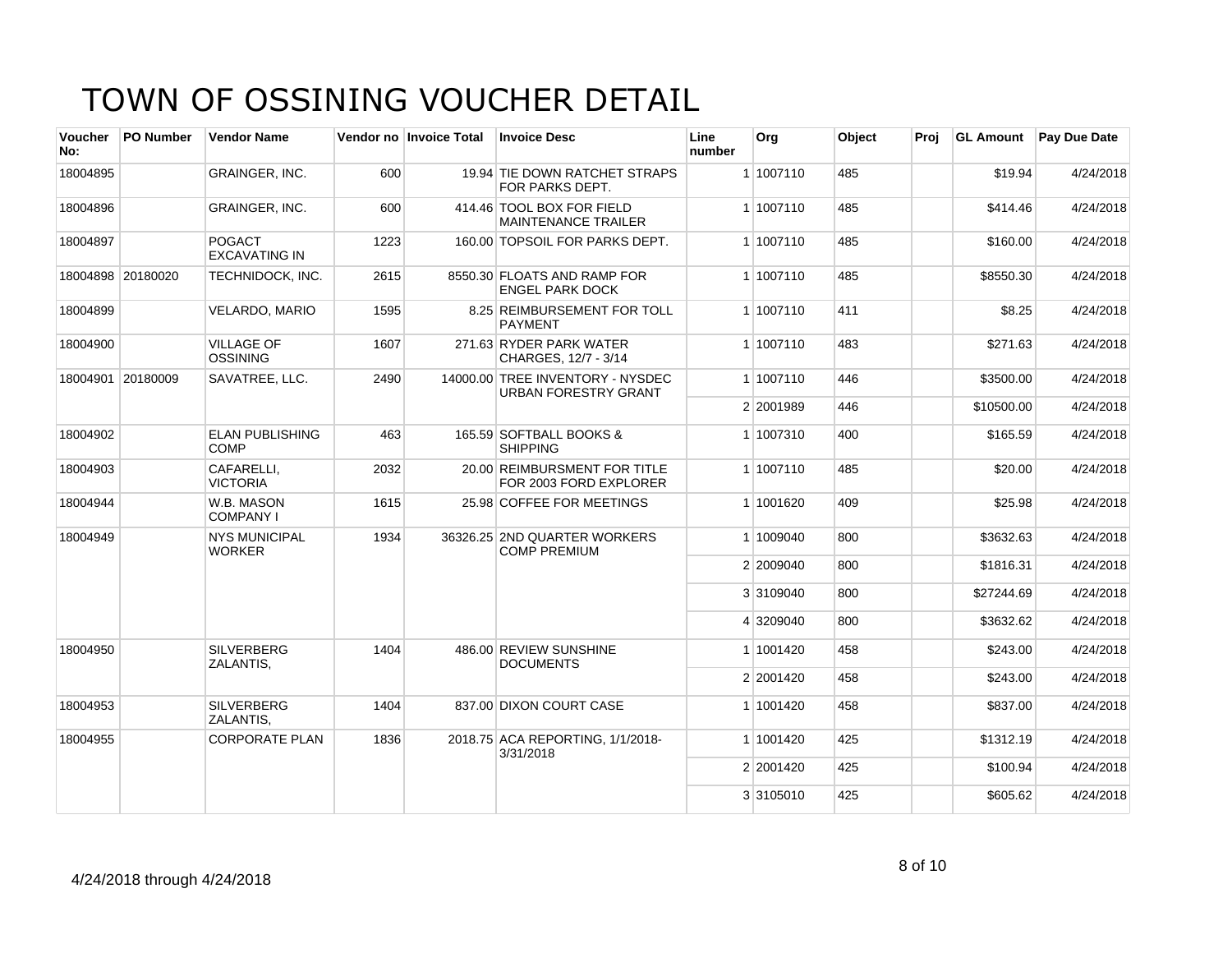| <b>Voucher</b><br>No: | <b>PO Number</b> | <b>Vendor Name</b>                         |      | Vendor no Invoice Total | <b>Invoice Desc</b>                                  | Line<br>number | Org       | Object | Proj | <b>GL Amount</b> | Pay Due Date |
|-----------------------|------------------|--------------------------------------------|------|-------------------------|------------------------------------------------------|----------------|-----------|--------|------|------------------|--------------|
| 18004958              |                  | <b>NEOFUNDS BY</b><br><b>NEOPOST</b>       | 1028 |                         | 500.00 POSTAGE FOR 16 CROTON                         |                | 1 1001620 | 405    |      | \$500.00         | 4/24/2018    |
| 18004966              |                  | STAPLES INC. &<br><b>SUBSI</b>             | 1439 |                         | 100.25 OFFICE SUPPLIES                               |                | 1 1001110 | 406    |      | \$100.25         | 4/24/2018    |
| 18004978              |                  | <b>COMPLUS DATA</b><br><b>INNOVAT</b>      | 1815 |                         | 7387.82 COMPLUS COLLECTIONS FOR<br>FEBRUARY 2018     |                | 1 1001130 | 400    |      | \$7387.82        | 4/24/2018    |
| 18004979              |                  | PISCOPIELLO,<br><b>MARCO</b>               | 2668 |                         | 4.25 REIMBURSEMENT FOR TOLL                          |                | 1 1007110 | 411    |      | \$4.25           | 4/24/2018    |
| 18004980              |                  | <b>LANGUAGE LINE</b><br><b>SERVIC</b>      | 1814 |                         | 11.25 LANGUAGE LINE SERVICES<br><b>FOR FEB. 2018</b> |                | 1 1001110 | 453    |      | \$11.25          | 4/24/2018    |
| 18004981              |                  | <b>WILLIAMSON LAW</b><br><b>BOOK</b>       | 1673 |                         | 120.32 RECEIPT BOOK FOR BAIL<br><b>ACCOUNT</b>       |                | 1 1001110 | 490    |      | \$120.32         | 4/24/2018    |
| 18004984              |                  | <b>CORPORATE PLAN</b>                      | 1836 |                         | 173.42 1095 PRINTING FOR 2017                        |                | 1 1001420 | 425    |      | \$112.72         | 4/24/2018    |
|                       |                  |                                            |      |                         |                                                      |                | 2 2001420 | 425    |      | \$8.67           | 4/24/2018    |
|                       |                  |                                            |      |                         |                                                      |                | 3 3105010 | 425    |      | \$52.03          | 4/24/2018    |
| 18004992              |                  | STAPLES INC. &<br><b>SUBSI</b>             | 1439 |                         | 114.03 COPY PAPER (X3) AND LEGAL<br><b>PADS</b>      |                | 1 1001220 | 406    |      | \$6.09           | 4/24/2018    |
|                       |                  |                                            |      |                         |                                                      |                | 2 1001620 | 406    |      | \$107.94         | 4/24/2018    |
| 18004993              |                  | STAPLES INC. &<br><b>SUBSI</b>             | 1439 |                         | 26.06 PAYCHECK ENVELOPES (X2)                        |                | 1 1001220 | 406    |      | \$26.06          | 4/24/2018    |
| 18005015              |                  | EIFERT, FRENCH &<br><b>KETC</b>            | 462  |                         | 126472.74 2018 INSURANCE PREMIUM                     |                | 1 1001910 | 427    |      | \$46044.33       | 4/24/2018    |
|                       |                  |                                            |      |                         |                                                      |                | 2 2001910 | 427    |      | \$15348.11       | 4/24/2018    |
|                       |                  |                                            |      |                         |                                                      |                | 3 3101910 | 427    |      | \$35812.26       | 4/24/2018    |
|                       |                  |                                            |      |                         |                                                      |                | 4 3201910 | 427    |      | \$5116.04        | 4/24/2018    |
|                       |                  |                                            |      |                         |                                                      |                | 5 1001910 | 42701  |      | \$6038.00        | 4/24/2018    |
|                       |                  |                                            |      |                         |                                                      |                | 6 2001910 | 42701  |      | \$724.56         | 4/24/2018    |
|                       |                  |                                            |      |                         |                                                      |                | 7 3101910 | 42701  |      | \$16423.36       | 4/24/2018    |
|                       |                  |                                            |      |                         |                                                      |                | 8 3201910 | 42701  |      | \$966.08         | 4/24/2018    |
| 18005016              |                  | <b>EIFERT, FRENCH &amp;</b><br><b>KETC</b> | 462  |                         | 979.10 ADD 2018 FREIGHTLINER<br>(LIAB/ PD/DMV)       |                | 1 3101910 | 42701  |      | \$979.10         | 4/24/2018    |
| 18005045              |                  | <b>SILVERBERG</b><br>ZALANTIS,             | 1404 |                         | 27.00 RIVER KNOLL CONSULTING<br>SVCS MARCH 2018      |                | 1 3303039 | 0065   |      | \$27.00          | 4/24/2018    |